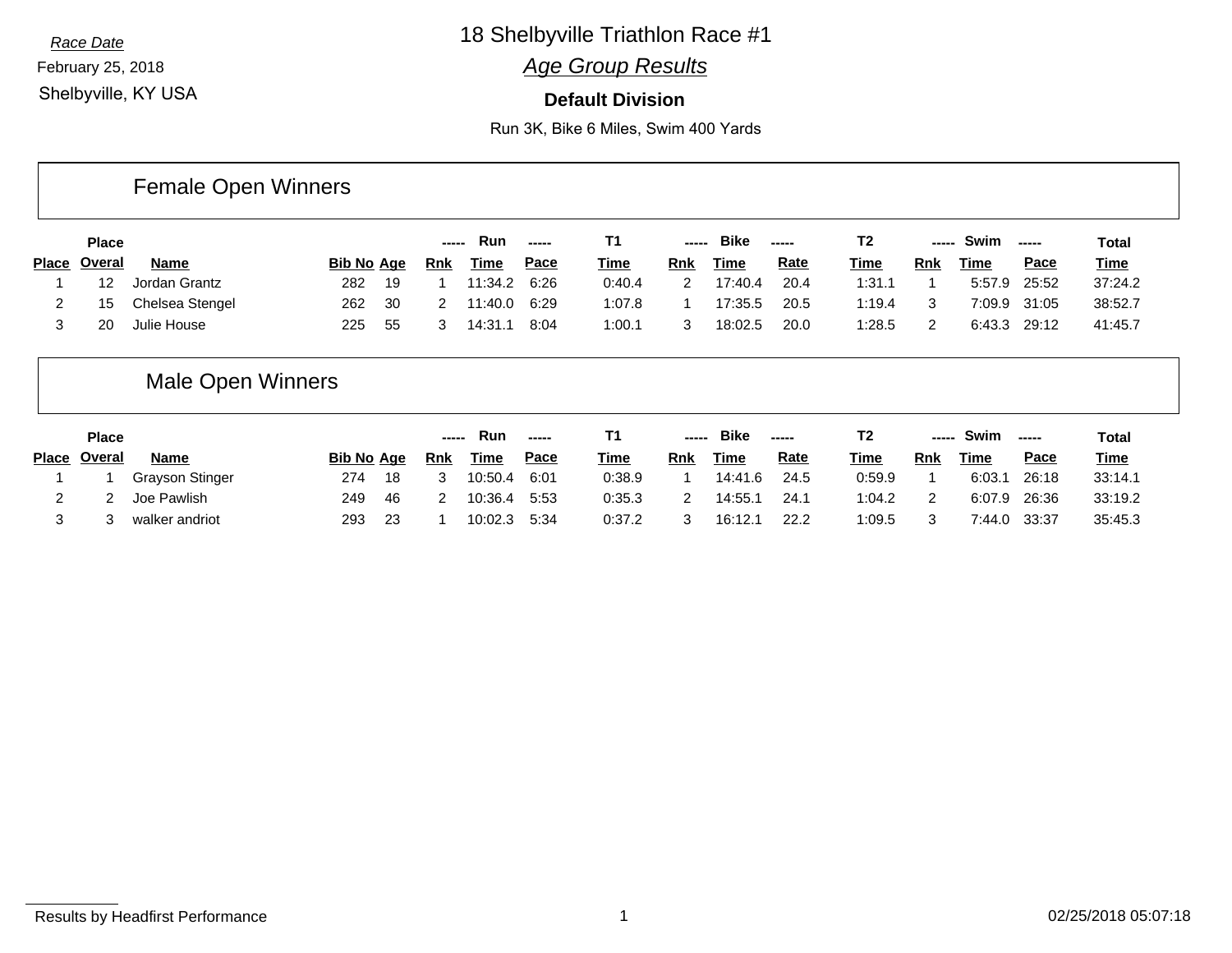February 25, 2018

*Race Date* 18 Shelbyville Triathlon Race #1 *Age Group Results*

|                |               | Male 14 and under     |                   |                |               |       |                |                |             |       |                |                |             |       |              |
|----------------|---------------|-----------------------|-------------------|----------------|---------------|-------|----------------|----------------|-------------|-------|----------------|----------------|-------------|-------|--------------|
|                | <b>Place</b>  |                       |                   | -----          | Run           | ----- | T <sub>1</sub> | -----          | <b>Bike</b> | ----- | T <sub>2</sub> | -----          | Swim        | $-$   | <b>Total</b> |
| <b>Place</b>   | <b>Overal</b> | Name                  | <b>Bib No Age</b> | <b>Rnk</b>     | <b>Time</b>   | Pace  | <b>Time</b>    | Rnk            | <b>Time</b> | Rate  | <b>Time</b>    | <b>Rnk</b>     | <b>Time</b> | Pace  | <b>Time</b>  |
| -1             | 68            | Tai Couch             | 12<br>212         |                | 17:42.1       | 9:50  | 1:05.2         | $\overline{1}$ | 22:01.9     | 16.4  | 2:27.3         | $\overline{2}$ | 14:37.7     | 63:33 | 57:54.3      |
| $\overline{2}$ | 77            | Derek Markus          | 236<br>14         | 2              | 21:51.5 12:08 |       | 0:38.1         | $\overline{2}$ | 28:13.5     | 12.8  | 3:25.7         | 1              | 9:14.3      | 40:09 | 1:03:23.2    |
|                |               | Female 15 to 19       |                   |                |               |       |                |                |             |       |                |                |             |       |              |
|                | <b>Place</b>  |                       |                   |                | Run           | ----- | T <sub>1</sub> | -----          | <b>Bike</b> | ----- | T <sub>2</sub> | -----          | Swim        | ----- | <b>Total</b> |
| <b>Place</b>   | <b>Overal</b> | Name                  | <b>Bib No Age</b> | <b>Rnk</b>     | <b>Time</b>   | Pace  | <b>Time</b>    | Rnk            | <b>Time</b> | Rate  | <b>Time</b>    | Rnk            | <b>Time</b> | Pace  | <b>Time</b>  |
| $\mathbf 1$    | 34            | Kelsey Cyrus          | 18<br>214         | $\mathbf{1}$   | 12:32.0       | 6:58  | 0:49.4         | $\mathbf{1}$   | 23:00.2     | 15.7  | 1:32.4         | $\overline{2}$ | 6:44.4      | 29:17 | 44:38.6      |
| 2              | 73            | <b>Shelby Markus</b>  | 239<br>15         | 3              | 21:07.3 11:44 |       | 2:08.5         | 2              | 26:42.6     | 13.5  | 4:08.0         | $\mathbf{1}$   | 5:52.7      | 25:30 | 59:59.2      |
| 3              | 74            | <b>Caroline Henry</b> | 18<br>224         | $\overline{2}$ | 16:47.6       | 9:19  | 0:57.6         | 3              | 26:58.4     | 13.3  | 3:33.1         | 3              | 11:51.7     | 51:31 | 1:00:08.6    |
|                |               | Male 15 to 19         |                   |                |               |       |                |                |             |       |                |                |             |       |              |
|                | <b>Place</b>  |                       |                   |                | Run           | ----- | T <sub>1</sub> |                | <b>Bike</b> | ----- | T <sub>2</sub> | -----          | Swim        | ----- | <b>Total</b> |
|                | Place Overal  | Name                  | <b>Bib No Age</b> | <b>Rnk</b>     | <b>Time</b>   | Pace  | <b>Time</b>    | <b>Rnk</b>     | <b>Time</b> | Rate  | <b>Time</b>    | <b>Rnk</b>     | <b>Time</b> | Pace  | <b>Time</b>  |
| -1             | 5             | luke logan            | 18<br>275         | 1              | 11:16.1       | 6:16  | 0:40.6         | $\overline{1}$ | 17:16.9     | 20.8  | 1:24.6         | $\mathbf{1}$   | 5:37.5      | 24:25 | 36:15.8      |
|                |               | Male 20 to 24         |                   |                |               |       |                |                |             |       |                |                |             |       |              |
|                | <b>Place</b>  |                       |                   | -----          | Run           | ----- | <b>T1</b>      | -----          | <b>Bike</b> | ----- | T <sub>2</sub> | -----          | Swim        | ----- | <b>Total</b> |
| <b>Place</b>   | Overal        | Name                  | <b>Bib No Age</b> | <b>Rnk</b>     | <b>Time</b>   | Pace  | <b>Time</b>    | <b>Rnk</b>     | <b>Time</b> | Rate  | <b>Time</b>    | Rnk            | <b>Time</b> | Pace  | <b>Time</b>  |
| -1             | 11            | Campbell Weyland      | 24<br>271         |                | 10:18.0       | 5:43  | 0:33.6         | $\overline{1}$ | 17:09.2     | 21.0  | 1:14.3         | 1              | 8:04.7      | 35:04 | 37:20.0      |
| $\overline{2}$ | 25            | Akin Erol             | 24<br>218         | $\overline{2}$ | 12:08.6       | 6:44  | 0:53.5         | $\overline{2}$ | 19:12.4     | 18.8  | 1:48.8         | $\overline{c}$ | 8:19.6      | 36:10 | 42:23.0      |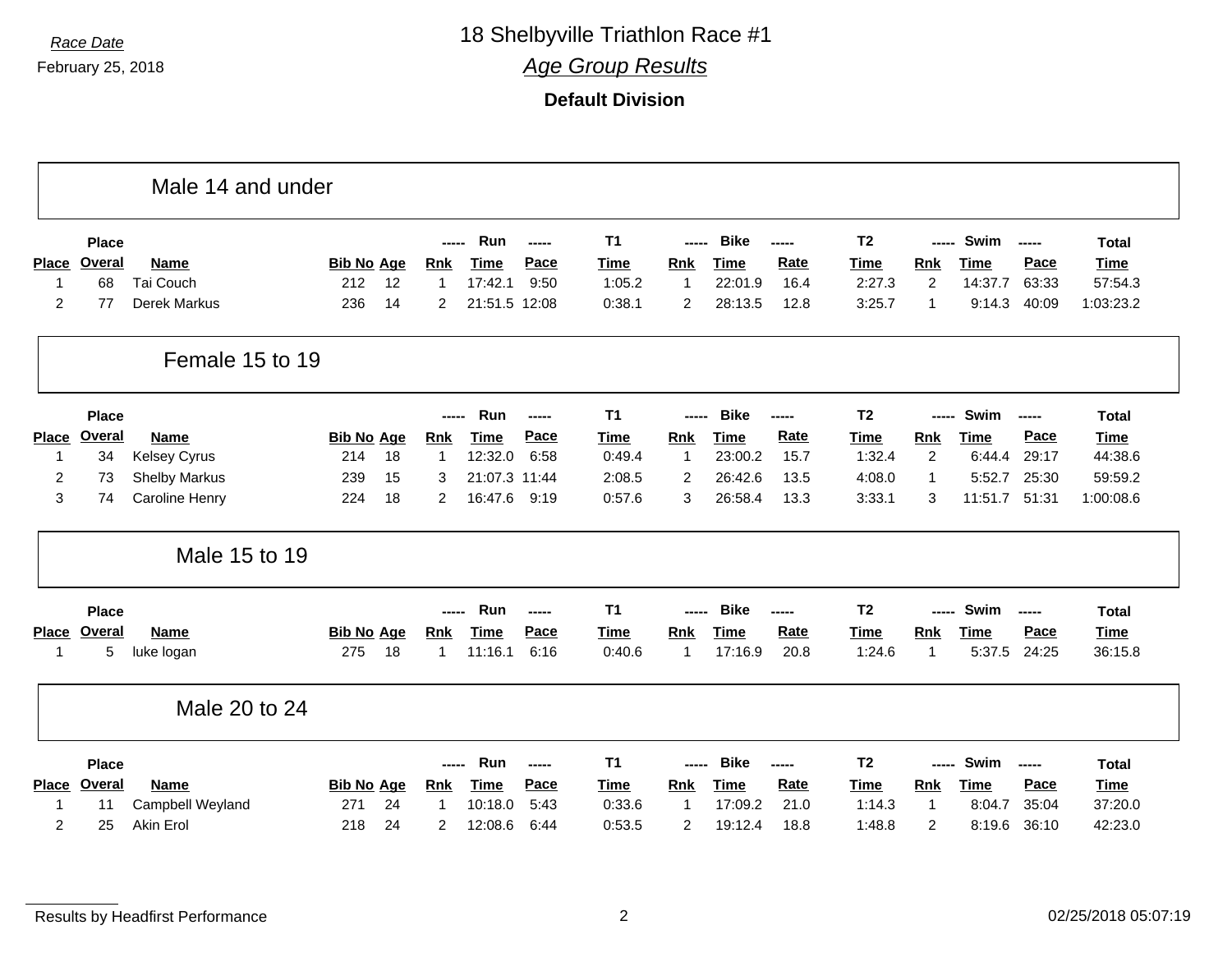**Default Division**

|                |              | Male 25 to 29         |                   |    |                |               |        |                |                |             |             |                |                |             |       |              |
|----------------|--------------|-----------------------|-------------------|----|----------------|---------------|--------|----------------|----------------|-------------|-------------|----------------|----------------|-------------|-------|--------------|
|                | <b>Place</b> |                       |                   |    | -----          | Run           | ------ | T <sub>1</sub> | -----          | <b>Bike</b> | ------      | T <sub>2</sub> | -----          | Swim        | ----- | <b>Total</b> |
| <b>Place</b>   | Overal       | <b>Name</b>           | <b>Bib No Age</b> |    | <b>Rnk</b>     | Time          | Pace   | <b>Time</b>    | <b>Rnk</b>     | <b>Time</b> | Rate        | <b>Time</b>    | <b>Rnk</b>     | <u>Time</u> | Pace  | <b>Time</b>  |
| 1              | 13           | <b>William Marcum</b> | 235               | 29 | -1             | 11:23.2       | 6:19   | 0:36.6         | 1              | 17:13.3     | 20.9        | 1:19.6         | 1              | 7:28.1      | 32:28 | 38:00.9      |
| $\overline{c}$ | 16           | Daniel Turkington     | 267               | 28 | 2              | 11:35.8       | 6:26   | 0:23.7         | 2              | 17:56.3     | 20.1        | 1:56.8         | 4              | 8:44.4      | 37:58 | 40:37.1      |
| 3              | 26           | Robert Lopez          | 232               | 28 | 3              | 12:15.5       | 6:48   | 0:27.0         | 3              | 19:09.1     | 18.8        | 1:30.9         | 5              | 9:02.4      | 39:17 | 42:25.1      |
| 4              | 36           | <b>Robert Gardner</b> | 220               | 26 | 5              | 13:25.7       | 7:27   | 0:39.5         | 4              | 20:30.2     | 17.6        | 2:03.1         | 3              | 8:20.9      | 36:14 | 44:59.6      |
| 5              | 52           | Cody Neal             | 247               | 25 | 4              | 13:16.8       | 7:22   | 0:38.3         | 5              | 26:52.1     | 13.4        | 2:51.7         | 2              | 7:34.5      | 32:54 | 51:13.5      |
|                |              | Female 30 to 34       |                   |    |                |               |        |                |                |             |             |                |                |             |       |              |
|                | <b>Place</b> |                       |                   |    | -----          | Run           | ------ | T <sub>1</sub> |                | <b>Bike</b> | ------      | T <sub>2</sub> | -----          | Swim        | ----- | <b>Total</b> |
| <b>Place</b>   | Overal       | <b>Name</b>           | <b>Bib No Age</b> |    | <b>Rnk</b>     | Time          | Pace   | <b>Time</b>    | <b>Rnk</b>     | Time        | <b>Rate</b> | Time           | <b>Rnk</b>     | Time        | Pace  | <b>Time</b>  |
|                | 51           | Sabrina Jackson       | 280               | 33 | $\overline{2}$ | 13:43.0       | 7:37   | 1:33.4         | $\overline{c}$ | 22:49.5     | 15.8        | 2:02.9         | $\overline{2}$ | 10:34.7     | 45:57 | 50:43.7      |
| 2              | 75           | Rebekah "CG" King     | 230               | 31 | 4              | 21:57.4 12:12 |        | 1:16.5         | 3              | 25:52.6     | 13.9        | 2:57.4         | $\mathbf{1}$   | 8:36.5      | 37:23 | 1:00:40.6    |
| 3              | 80           | Sunny Rote            | 255               | 34 | 3              | 21:22.1 11:52 |        | 0:49.0         | 4              | 29:40.4     | 12.1        | 4:04.2         | 3              | 11:03.7     | 48:03 | 1:06:59.6    |
|                |              | Male 30 to 34         |                   |    |                |               |        |                |                |             |             |                |                |             |       |              |
|                | <b>Place</b> |                       |                   |    | -----          | Run           |        | T <sub>1</sub> |                | <b>Bike</b> | -----       | T <sub>2</sub> | -----          | Swim        |       | <b>Total</b> |
| <b>Place</b>   | Overal       | <b>Name</b>           | <b>Bib No Age</b> |    | <b>Rnk</b>     | <b>Time</b>   | Pace   | <b>Time</b>    | <b>Rnk</b>     | <b>Time</b> | Rate        | <b>Time</b>    | <b>Rnk</b>     | <b>Time</b> | Pace  | <b>Time</b>  |
|                | 14           | <b>Matthew Stone</b>  | 263               | 34 | -1             | 13:13.2       | 7:21   | 0:37.4         | $\overline{c}$ | 17:34.2     | 20.5        | 1:33.2         | -1             | 5:36.9      | 24:21 | 38:35.1      |
| 2              | 17           | <b>Drew Daniel</b>    | 215               | 34 | 2              | 14:12.7       | 7:53   | 0:59.1         | 1              | 16:24.4     | 22.0        | 1:53.1         | $\overline{2}$ | 7:14.3      | 31:27 | 40:43.8      |

Results by Headfirst Performance **3** 02/25/2018 05:07:19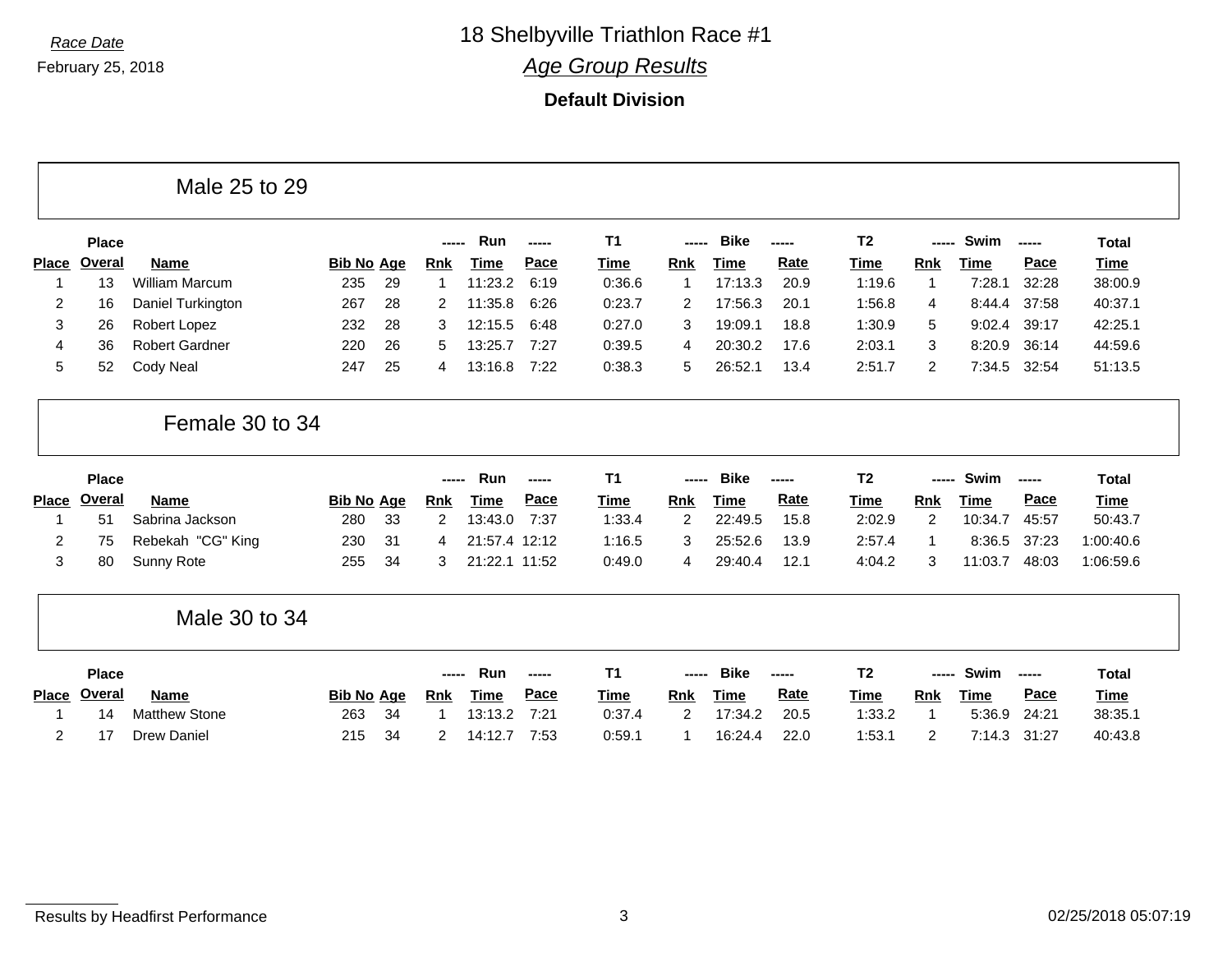**Default Division**

| Female 35 to 39 |  |  |  |
|-----------------|--|--|--|
|-----------------|--|--|--|

|              | <b>Place</b> |                  |            |     | ----- | <b>Run</b>    | $\frac{1}{2}$ | Τ1          | ------ | <b>Bike</b> | $- - - - -$ | Τ2     | ----- | Swim    | $\begin{array}{ccc} \multicolumn{3}{c}{} & \multicolumn{3}{c}{} & \multicolumn{3}{c}{} & \multicolumn{3}{c}{} & \multicolumn{3}{c}{} & \multicolumn{3}{c}{} & \multicolumn{3}{c}{} & \multicolumn{3}{c}{} & \multicolumn{3}{c}{} & \multicolumn{3}{c}{} & \multicolumn{3}{c}{} & \multicolumn{3}{c}{} & \multicolumn{3}{c}{} & \multicolumn{3}{c}{} & \multicolumn{3}{c}{} & \multicolumn{3}{c}{} & \multicolumn{3}{c}{} & \multicolumn{3}{c}{} & \multicolumn{3}{c}{} & \multicolumn$ | Total       |
|--------------|--------------|------------------|------------|-----|-------|---------------|---------------|-------------|--------|-------------|-------------|--------|-------|---------|----------------------------------------------------------------------------------------------------------------------------------------------------------------------------------------------------------------------------------------------------------------------------------------------------------------------------------------------------------------------------------------------------------------------------------------------------------------------------------------|-------------|
| <b>Place</b> | Overal       | <b>Name</b>      | Bib No Age |     | Rnk   | Time          | <u>Pace</u>   | <u>Time</u> | Rnk    | Time        | <u>Rate</u> | Time   | Rnk   | Time    | Pace                                                                                                                                                                                                                                                                                                                                                                                                                                                                                   | <u>Time</u> |
|              | 33           | April Jackson    | 226        | -37 |       | 15:35.2       | 8:39          | 0:40.5      |        | 18:50.7     | 19.1        | 1:40.6 |       | 7:42.1  | 33:29                                                                                                                                                                                                                                                                                                                                                                                                                                                                                  | 44:29.2     |
|              | 58           | reba clark       | 287        | 36  |       | 16:24.4       | 9:07          | 1:30.9      |        | 21:43.3     | 16.6        | 3:23.5 | 4     | 10:28.8 | 45:30                                                                                                                                                                                                                                                                                                                                                                                                                                                                                  | 53:31.0     |
| 3            | 64           | Jori Sussman     | 264        | -37 |       | 17:07.8       | 9:31          | 0:52.5      | 6      | 26:07.7     | 13.8        | 2:52.3 | 3     | 9:36.1  | 41:44                                                                                                                                                                                                                                                                                                                                                                                                                                                                                  | 56:36.5     |
| 4            | 66           | Ericka O'Connell | 248        | 39  | 5.    | 19:28.9 10:49 |               | 1:31.1      | 3      | 22:34.6     | 16.0        | 2:20.1 | 6     | 11:46.8 | 51:10                                                                                                                                                                                                                                                                                                                                                                                                                                                                                  | 57:41.8     |
| 5            | 67           | Veronica Camacho | 207        | 39  | 4     | 19:17.7 10:43 |               | 1:29.7      | 5      | 24:53.5     | 14.5        | 2:43.8 | 2     | 9:24.1  | 40:52                                                                                                                                                                                                                                                                                                                                                                                                                                                                                  | 57:49.0     |
| 6            | 69           | Lynnelle Morgan  | 244        | 39  | 6     | 20:18.9 11:17 |               | 1:19.8      | 4      | 23:13.9     | 15.5        | 2:30.3 | 5     | 10:32.5 | 45:48                                                                                                                                                                                                                                                                                                                                                                                                                                                                                  | 57:55.6     |

### Male 35 to 39

|       | <b>Place</b> |                      |                   |     | ----- | <b>Run</b> | ----- | <b>T1</b> | -----      | <b>Bike</b> | ------ | T <sub>2</sub> | ------ | Swim         | $\begin{array}{cccccccccccccc} \multicolumn{2}{c}{} & \multicolumn{2}{c}{} & \multicolumn{2}{c}{} & \multicolumn{2}{c}{} & \multicolumn{2}{c}{} & \multicolumn{2}{c}{} & \multicolumn{2}{c}{} & \multicolumn{2}{c}{} & \multicolumn{2}{c}{} & \multicolumn{2}{c}{} & \multicolumn{2}{c}{} & \multicolumn{2}{c}{} & \multicolumn{2}{c}{} & \multicolumn{2}{c}{} & \multicolumn{2}{c}{} & \multicolumn{2}{c}{} & \multicolumn{2}{c}{} & \multicolumn{2}{c}{} & \multicolumn{2}{c}{} & \$ | Total   |
|-------|--------------|----------------------|-------------------|-----|-------|------------|-------|-----------|------------|-------------|--------|----------------|--------|--------------|----------------------------------------------------------------------------------------------------------------------------------------------------------------------------------------------------------------------------------------------------------------------------------------------------------------------------------------------------------------------------------------------------------------------------------------------------------------------------------------|---------|
| Place | Overal       | Name                 | <u>Bib No Age</u> |     | Rnk   | Time       | Pace  | Time      | <b>Rnk</b> | Time        | Rate   | Time           | Rnk    | Time         | Pace                                                                                                                                                                                                                                                                                                                                                                                                                                                                                   | Time    |
|       | 4            | Shaun McIntosh       | 289               | -37 |       | 10:55.2    | 6:04  | 0:20.1    |            | 16:08.6     | 22.3   | 1:06.2         | 3      | 7:19.9       | 31:49                                                                                                                                                                                                                                                                                                                                                                                                                                                                                  | 35:50.2 |
|       |              | Marc Kai             | 228               | -38 |       | 11:08.1    | 6:11  | 1:00.2    | 2          | 16:35.0     | 21.7   | 1:08.9         |        | 6:41.1       | 29:03                                                                                                                                                                                                                                                                                                                                                                                                                                                                                  | 36:33.5 |
| 3     | 22           | james stevenson      | 279               | 36  | 5.    | 13:35.4    | 7:33  | 0:33.2    |            | 18:26.8     | 19.5   | 1:40.2         | 5      | 7:42.2 33:29 |                                                                                                                                                                                                                                                                                                                                                                                                                                                                                        | 41:58.0 |
| 4     | 23           | Nathan Payne         | 250               | -38 | 3     | 12:29.3    | 6:56  | 2:01.1    | 4          | 17:56.2     | 20.1   | 2:27.3         | 2      | 7:18.0 31:44 |                                                                                                                                                                                                                                                                                                                                                                                                                                                                                        | 42:12.0 |
| 5     | 24           | Wade Sodowsky        | 260               | -39 | 4     | 12:52.8    | 7:09  | 0:54.4    | 6          | 18:21.8     | 19.6   | 1:48.6         | 6      | 8:20.4       | 36:14                                                                                                                                                                                                                                                                                                                                                                                                                                                                                  | 42:18.2 |
| 6     | 27           | <b>Blair Walsh</b>   | 268               | 35  | 8     | 15:01.1    | 8:21  | 1:20.9    | 3          | 17:02.5     | 21.1   | 1:39.6         | 4      | 7:27.1       | 32:23                                                                                                                                                                                                                                                                                                                                                                                                                                                                                  | 42:31.3 |
|       | 31           | Vitor Silveira Bueno | 258               | 35  | 6.    | 14:13.9    | 7:54  | 0:48.1    | 8          | 18:30.1     | 19.5   | 1:45.4         |        | 8:49.6       | 38:20                                                                                                                                                                                                                                                                                                                                                                                                                                                                                  | 44:07.3 |
| 8     | 32           | Michael Zeruas       | 296               | 39  |       | 14:18.6    | 7:57  | 0:45.7    | 5          | 18:04.5     | 19.9   | 1:52.4         | 8      | 9:09.8       | 39:47                                                                                                                                                                                                                                                                                                                                                                                                                                                                                  | 44:11.2 |

#### Female 40 to 44

| <b>Place</b> |               |                   |     |            | Run         | $\frac{1}{2}$ |             | $\begin{array}{c} \multicolumn{3}{c} {\textbf{1}} & \multicolumn{3}{c} {\textbf{1}} & \multicolumn{3}{c} {\textbf{1}} \\ \multicolumn{3}{c} {\textbf{2}} & \multicolumn{3}{c} {\textbf{3}} & \multicolumn{3}{c} {\textbf{4}} \\ \multicolumn{3}{c} {\textbf{4}} & \multicolumn{3}{c} {\textbf{5}} & \multicolumn{3}{c} {\textbf{6}} \\ \multicolumn{3}{c} {\textbf{5}} & \multicolumn{3}{c} {\textbf{6}} & \multicolumn{3}{c} {\textbf{6}} \\ \multicolumn{3}{c} {\textbf{6}} & \multicolumn{$ | <b>Bike</b> | $\frac{1}{2}$ |             | ----- | Swim        | -----       | Total       |
|--------------|---------------|-------------------|-----|------------|-------------|---------------|-------------|------------------------------------------------------------------------------------------------------------------------------------------------------------------------------------------------------------------------------------------------------------------------------------------------------------------------------------------------------------------------------------------------------------------------------------------------------------------------------------------------|-------------|---------------|-------------|-------|-------------|-------------|-------------|
| Place Overal | <b>Name</b>   | <b>Bib No Age</b> |     | <u>Rnk</u> | <b>Time</b> | <u>Pace</u>   | <u>Time</u> | Rnk                                                                                                                                                                                                                                                                                                                                                                                                                                                                                            | <u>Time</u> | <u>Rate</u>   | <u>Time</u> | Rnk   | <u>Time</u> | <u>Pace</u> | <b>Time</b> |
| 28           | Rachel Wilson | 272               | -43 |            | 14:43.8     | 8:11          | 0:29.6      |                                                                                                                                                                                                                                                                                                                                                                                                                                                                                                | 18:48.3     | 19.1          | 2:03.2      | -     | 7.47.9      | 33:50       | 43:53.      |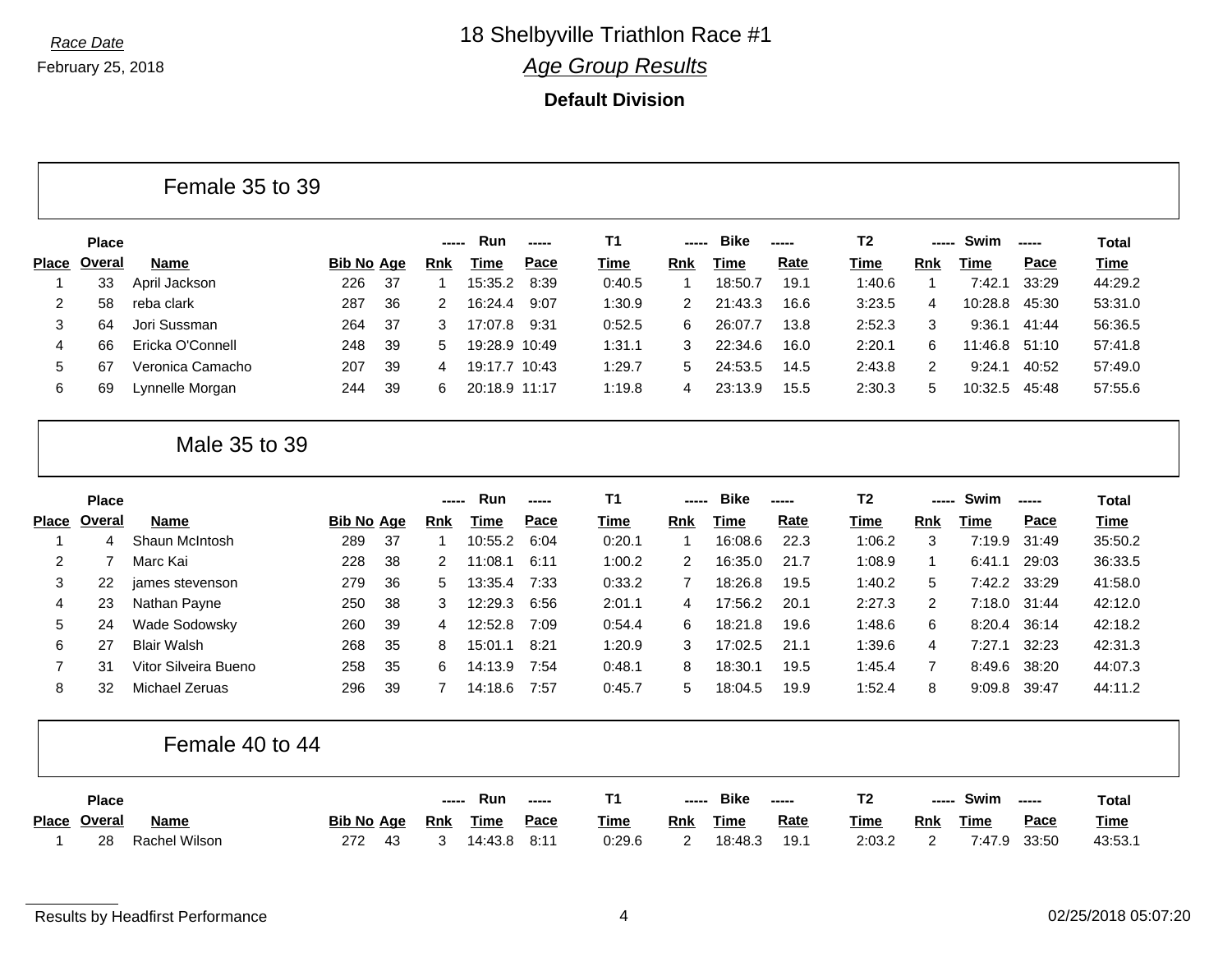**Default Division**

|                | <b>Place</b> |                         |                   |     |            | Run           | -----       | <b>T1</b> | ------         | <b>Bike</b> | -----       | T <sub>2</sub> | -----          | Swim          | $\frac{1}{2}$ | <b>Total</b> |
|----------------|--------------|-------------------------|-------------------|-----|------------|---------------|-------------|-----------|----------------|-------------|-------------|----------------|----------------|---------------|---------------|--------------|
| <b>Place</b>   | Overal       | <b>Name</b>             | <b>Bib No Age</b> |     | <b>Rnk</b> | Time          | <u>Pace</u> | Time      | Rnk            | Time        | <b>Rate</b> | Time           | Rnk            | Time          | Pace          | Time         |
| 2              | 38           | <b>Breanne Walsh</b>    | 269               | -41 | 2          | 14:42.9       | 8:10        | 1:09.3    |                | 17:27.8     | 20.6        | 1:54.6         | 3              | 10:00.1       | 43:29         | 45:15.0      |
| 3              | 45           | Kathy McClurkin         | 241               | 43  |            | 14:08.2       | 7:51        | 1:25.3    | 3              | 19:31.3     | 18.4        | 2:30.6         | 6.             | 11:42.0       | 50:52         | 49:17.6      |
| 4              | 57           | <b>Rosemary McGuire</b> | 243               | 43  | 5          | 15:13.3       | 8:27        | 3:00.4    | $\overline{4}$ | 24:12.9     | 14.9        | 3:03.5         |                |               | 7:21.4 31:57  | 52:51.7      |
| 5              | 59           | Samantha Sewell         | 256               | 40  | 6          | 16:49.5       | 9:21        | 0:41.6    | 5              | 24:14.8     | 14.9        | 1:56.4         | $\overline{4}$ | 10:38.4 46:14 |               | 54:20.9      |
| 6              | 60           | Stacey Gudeman          | 222               | 41  | 4          | 15:09.7       | 8:25        | 0:31.0    | 6.             | 25:28.3     | 14.1        | 2:22.6         | 5.             | 10:58.0       | 47:41         | 54:29.8      |
| $\overline{7}$ | 78           | <b>Elizabeth Tovar</b>  | 266               | 43  |            | 18:14.5 10:08 |             | 1:17.0    |                | 28:49.0     | 12.5        | 2:44.0         | 7              | 13:26.2 58:24 |               | 1:04:30.9    |

|       | <b>Place</b>   |                       |            |     | ----- | <b>Run</b> | $\begin{array}{c} \multicolumn{3}{c} {\textbf{1}} & \multicolumn{3}{c} {\textbf{2}} & \multicolumn{3}{c} {\textbf{3}} & \multicolumn{3}{c} {\textbf{4}} \\ \multicolumn{3}{c} {\textbf{5}} & \multicolumn{3}{c} {\textbf{6}} & \multicolumn{3}{c} {\textbf{7}} & \multicolumn{3}{c} {\textbf{8}} & \multicolumn{3}{c} {\textbf{9}} \\ \multicolumn{3}{c} {\textbf{1}} & \multicolumn{3}{c} {\textbf{1}} & \multicolumn{3}{c} {\textbf{1}} & \multicolumn{3}{c} {\textbf{1}} & \multicolumn{$ | <b>T1</b>   | ----- | <b>Bike</b> |             | T2     | ----- | Swim    |       | Total   |
|-------|----------------|-----------------------|------------|-----|-------|------------|----------------------------------------------------------------------------------------------------------------------------------------------------------------------------------------------------------------------------------------------------------------------------------------------------------------------------------------------------------------------------------------------------------------------------------------------------------------------------------------------|-------------|-------|-------------|-------------|--------|-------|---------|-------|---------|
| Place | Overal         | Name                  | Bib No Age |     | Rnk   | Time       | Pace                                                                                                                                                                                                                                                                                                                                                                                                                                                                                         | <u>Time</u> | Rnk   | Time        | <u>Rate</u> | Time   | Rnk   | Time    | Pace  | Time    |
|       | 9              | <b>Ryan Combest</b>   | 210        | -42 | 4     | 12:45.4    | 7:05                                                                                                                                                                                                                                                                                                                                                                                                                                                                                         | 0:52.5      |       | 16:03.8     | 22.4        | 1:19.8 |       | 6:08.4  | 26:40 | 37:10.1 |
|       | 10             | Michael Boesch        | 205        | 42  |       | 11:32.8    | 6:24                                                                                                                                                                                                                                                                                                                                                                                                                                                                                         | 0:48.2      | 2     | 16:13.6     | 22.2        | 1:36.9 | 3     | 7:04.0  | 30:43 | 37:15.8 |
| 3     | 19             | Eric Bannon           | 284        | 44  | 3     | 12:20.1    | 6:51                                                                                                                                                                                                                                                                                                                                                                                                                                                                                         | 0:55.5      | 3     | 16:59.4     | 21.2        | 1:32.8 | 6     | 9:51    | 42:50 | 41:39.0 |
| 4     | 21             | <b>Bill Stearman</b>  | 290        | -44 | 2     | 11:41.1    | 6:29                                                                                                                                                                                                                                                                                                                                                                                                                                                                                         | 0:46.1      | 6     | 20:59.8     | 17.2        | 1:29.8 | 2     | 6:52.8  | 29:51 | 41:49.8 |
| 5     | 4 <sup>1</sup> | Glenn Richardson      | 254        | 42  | 6     | 13:49.9    | 7:41                                                                                                                                                                                                                                                                                                                                                                                                                                                                                         | 1:32.5      | 4     | 17:39.8     | 20.4        | 3:12.5 | 5     | 9:27.1  | 41:05 | 45:41.9 |
| 6     | 42             | Colm McGuckian        | 242        | 44  | 5.    | 13:04.9    | 7:16                                                                                                                                                                                                                                                                                                                                                                                                                                                                                         | 1:07.6      | 5     | 19:18.8     | 18.7        | 2:07.1 |       | 10:16.1 | 44:38 | 45:54.6 |
|       | 48             | <b>Russell Greene</b> | 286        | -42 |       | 16:02.7    | 8:54                                                                                                                                                                                                                                                                                                                                                                                                                                                                                         | 1:09.3      |       | 21:42.8     | 16.6        | 2:10.1 | 4     | 9:14.1  | 40:09 | 50:19.3 |
| 8     |                | <b>Harold Waters</b>  | 270        | 43  | 8     | 16:31.9    | 9:11                                                                                                                                                                                                                                                                                                                                                                                                                                                                                         | 1:27.4      | 8     | 21:45.7     | 16.6        | 2:12.7 | 8     | 17:25.1 | 75:43 | 59:22.8 |

### Female 45 to 49

| <b>Place</b> |             |                   |      | $\frac{1}{2}$ | Run         | $\begin{array}{c} \n\text{---} \n\end{array}$ |             | ----- | <b>Bike</b> | -----       |             |            | Swim        | ------      | Total       |
|--------------|-------------|-------------------|------|---------------|-------------|-----------------------------------------------|-------------|-------|-------------|-------------|-------------|------------|-------------|-------------|-------------|
| Place Overal | <b>Name</b> | <b>Bib No Age</b> |      | <u>Rnk</u>    | <u>Time</u> | <u>Pace</u>                                   | <u>Time</u> | Rnk   | <u>Time</u> | <b>Rate</b> | <u>Time</u> | <u>Rnk</u> | <u>Time</u> | <u>Pace</u> | <u>Time</u> |
| 43           | Abbi Auger  | 202               | - 49 |               | 13:48.2     | 7:40                                          | 1:31.9      |       | 19:55.8     | 18.1        | 2:08.6      |            | 9:24.9      | 40:52       | 46:49.6     |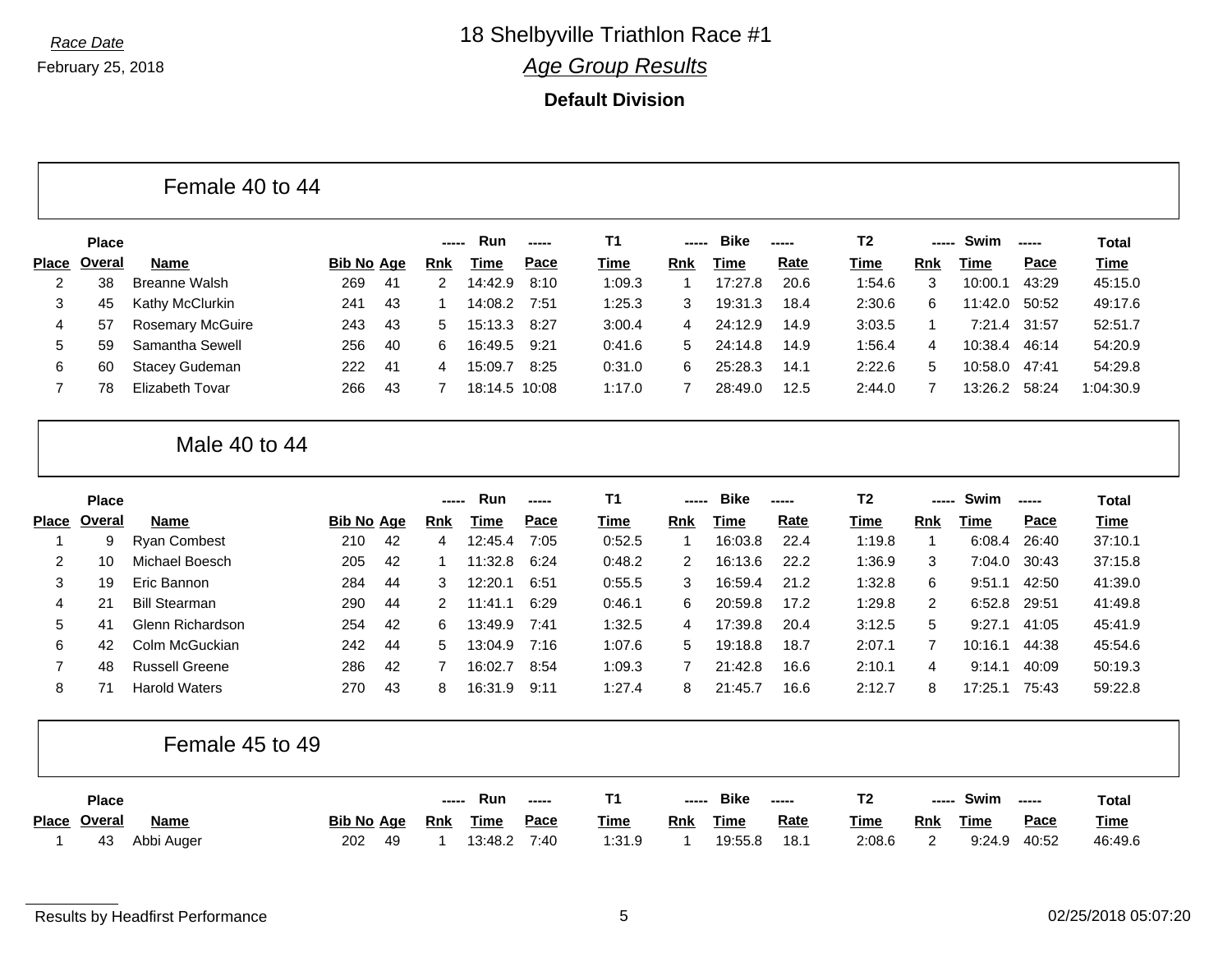February 25, 2018

*Race Date* 18 Shelbyville Triathlon Race #1

*Age Group Results*

|                |               | Female 45 to 49       |                   |    |                |               |       |                |                |             |             |                |                |             |        |              |
|----------------|---------------|-----------------------|-------------------|----|----------------|---------------|-------|----------------|----------------|-------------|-------------|----------------|----------------|-------------|--------|--------------|
|                | <b>Place</b>  |                       |                   |    | -----          | Run           | ----- | T <sub>1</sub> | -----          | <b>Bike</b> | -----       | T <sub>2</sub> | -----          | Swim        | -----  | <b>Total</b> |
| <b>Place</b>   | Overal        | <b>Name</b>           | <b>Bib No Age</b> |    | <b>Rnk</b>     | <b>Time</b>   | Pace  | <b>Time</b>    | <b>Rnk</b>     | <b>Time</b> | <b>Rate</b> | <b>Time</b>    | Rnk            | <b>Time</b> | Pace   | <b>Time</b>  |
| 2              | 47            | Lora Adkins           | 201               | 45 | $\overline{2}$ | 14:16.8       | 7:56  | 0:41.4         | 2              | 21:53.1     | 16.5        | 2:16.2         | 3              | 10:47.2     | 46:53  | 49:54.8      |
| 3              | 61            | <b>Courtney Good</b>  | 221               | 47 | 4              | 18:56.4 10:31 |       | 1:57.7         | 3              | 23:45.0     | 15.2        | 2:56.0         | -1             | 7:32.0      | 32:45  | 55:07.2      |
| 4              | 70            | Dyna Zender           | 292               | 49 | 3              | 15:45.9       | 8:45  | 0:57.6         | 4              | 26:00.1     | 13.8        | 1:45.7         | 4              | 14:38.4     | 63:37  | 59:07.9      |
|                |               | Male 45 to 49         |                   |    |                |               |       |                |                |             |             |                |                |             |        |              |
|                | <b>Place</b>  |                       |                   |    | -----          | Run           | ----- | T <sub>1</sub> | -----          | <b>Bike</b> | -----       | T <sub>2</sub> | -----          | Swim        | -----  | <b>Total</b> |
| <b>Place</b>   | Overal        | <b>Name</b>           | <b>Bib No Age</b> |    | <b>Rnk</b>     | <b>Time</b>   | Pace  | Time           | <b>Rnk</b>     | <b>Time</b> | <b>Rate</b> | <b>Time</b>    | <b>Rnk</b>     | <b>Time</b> | Pace   | <b>Time</b>  |
| 1              | 18            | <b>Chris Livers</b>   | 294               | 46 | -1             | 13:05.2       | 7:16  | 0:39.0         | $\overline{1}$ | 18:54.4     | 19.0        | 1:31.2         | $\mathbf{1}$   | 7:23.3      | 32:06  | 41:33.3      |
| 2              | 53            | quentin mise          | 273               | 46 | 3              | 16:34.9       | 9:12  | 1:43.0         | 3              | 20:28.5     | 17.6        | 2:02.5         | 2              | 10:45.8     | 46:44  | 51:34.9      |
| 3              | 54            | Paul Manning          | 234               | 47 | 2              | 15:23.4       | 8:33  | 1:41.2         | 2              | 20:19.5     | 17.7        | 2:36.8         | 3              | 11:50.7     | 51:27  | 51:51.8      |
|                |               | Female 50 to 54       |                   |    |                |               |       |                |                |             |             |                |                |             |        |              |
|                | <b>Place</b>  |                       |                   |    | -----          | Run           | ----- | T <sub>1</sub> | -----          | <b>Bike</b> | -----       | T <sub>2</sub> | -----          | Swim        | $\sim$ | <b>Total</b> |
| <b>Place</b>   | <b>Overal</b> | Name                  | <b>Bib No Age</b> |    | <b>Rnk</b>     | <b>Time</b>   | Pace  | <b>Time</b>    | <b>Rnk</b>     | <b>Time</b> | <b>Rate</b> | <b>Time</b>    | Rnk            | <b>Time</b> | Pace   | <b>Time</b>  |
| 1              | 37            | Sarah Camp            | 208               | 50 | $\overline{2}$ | 15:36.8       | 8:40  | 0:58.6         | $\overline{1}$ | 18:25.8     | 19.5        | 2:02.0         | $\mathbf 1$    | 8:05.5      | 35:09  | 45:08.9      |
| 2              | 46            | Dana Guyer            | 223               | 50 |                | 14:16.0       | 7:56  | 0:52.9         | $\overline{2}$ | 21:44.2     | 16.6        | 1:19.9         | 4              | 11:16.1     | 48:59  | 49:29.3      |
| 3              | 62            | Nancy Shackleton      | 257               | 53 | 6              | 19:24.3 10:47 |       | 1:06.3         | 4              | 22:18.1     | 16.1        | 2:01.1         | 3              | 10:40.0     | 46:23  | 55:30.0      |
| 4              | 63            | <b>Belinda Barker</b> | 203               | 51 | 3              | 16:50.4       | 9:21  | 1:48.7         | 3              | 21:46.8     | 16.5        | 3:03.3         | 5              | 12:44.4     | 55:22  | 56:13.9      |
| 5              | 65            | georgianna dotson     | 278               | 52 | 4              | 17:02.5       | 9:28  |                | 5              | 23:22.6     | 15.4        | 1:55.3         | 7              | 14:55.8     | 64:51  | 57:16.3      |
| 6              | 76            | Carol Bond            | 206               | 53 | 5              | 17:06.8       | 9:30  | 0:50.2         | 6              | 26:04.1     | 13.8        | 2:30.0         | 6              | 14:17.3     | 62:06  | 1:00:48.6    |
| $\overline{7}$ | 79            | Kim Quinn             | 252               | 50 | 8              | 21:41.7 12:03 |       | 1:29.6         | 8              | 29:37.4     | 12.2        | 3:28.8         | $\overline{2}$ | 10:17.2     | 44:43  | 1:06:34.8    |
| 8              | 84            | Diana Markus          | 237               | 50 |                | 21:28.6 11:56 |       | 2:07.8         | $\overline{7}$ | 27:33.2     | 13.1        | 5:33.2         | 8              | 21:45.7     | 94:34  | 1:18:28.7    |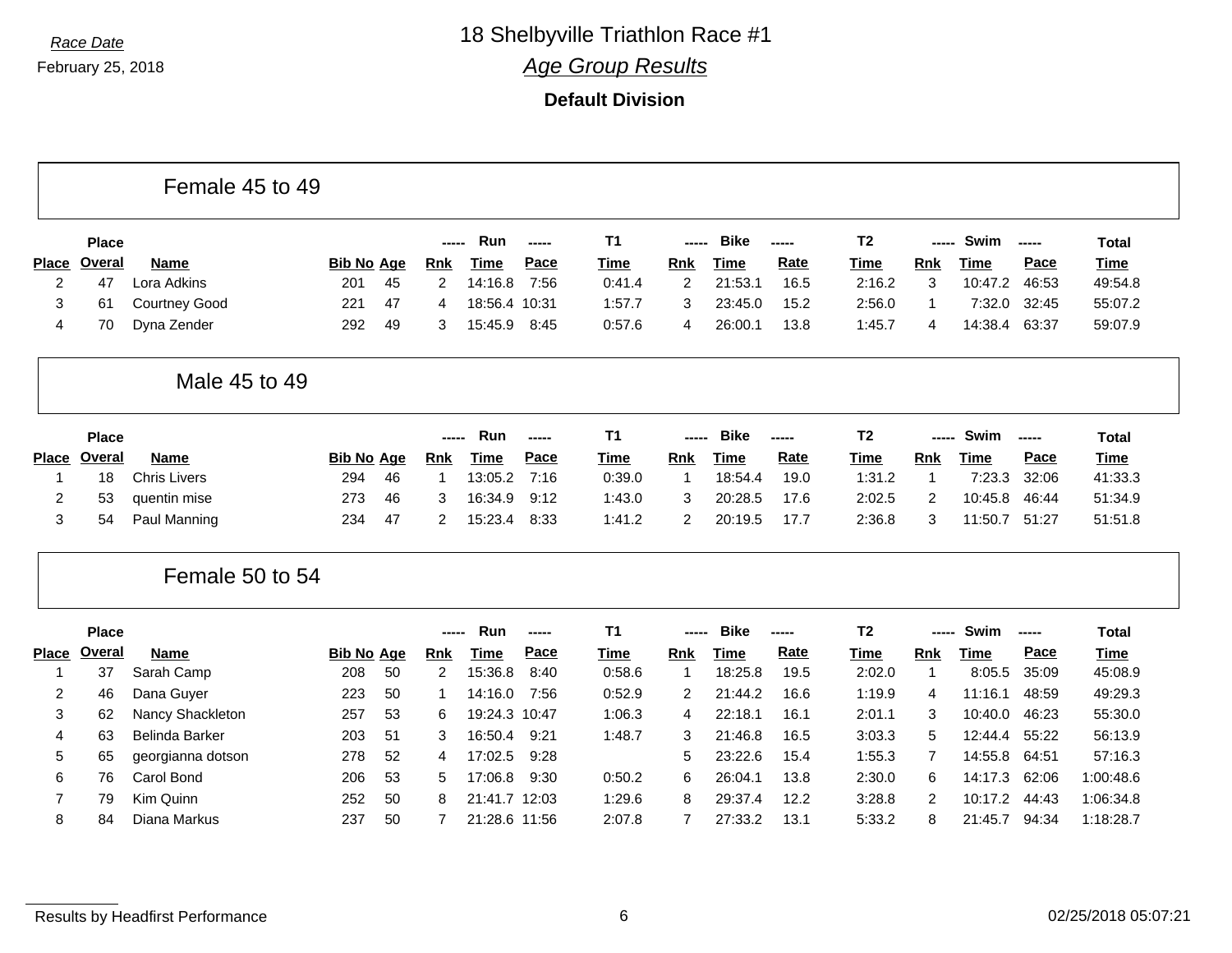|                   |               | Male 50 to 54               |                   |    |                |               |               |                |                |             |        |                |                |             |             |                                              |
|-------------------|---------------|-----------------------------|-------------------|----|----------------|---------------|---------------|----------------|----------------|-------------|--------|----------------|----------------|-------------|-------------|----------------------------------------------|
|                   | Place         |                             |                   |    |                | Run           | ------        | T <sub>1</sub> |                | <b>Bike</b> | -----  | T <sub>2</sub> |                | Swim        | -----       | <b>Total</b>                                 |
| <b>Place</b>      | <b>Overal</b> | <b>Name</b>                 | <b>Bib No Age</b> |    | Rnk            | <b>Time</b>   | Pace          | <b>Time</b>    | <b>Rnk</b>     | <b>Time</b> | Rate   | Time           | <b>Rnk</b>     | Time        | Pace        | <b>Time</b>                                  |
| -1                | 6             | Jim Reome                   | 283               | 54 | $\mathbf 1$    | 11:39.1       | 6:28          | 0:41.2         | $\overline{2}$ | 15:52.8     | 22.7   | 1:10.0         | 2              | 6:57.3      | 30:13       | 36:20.6                                      |
| 2                 | 8             | <b>Charles Fell</b>         | 219               | 53 | $\overline{2}$ | 12:48.4       | 7:07          | 0:39.3         | $\mathbf 1$    | 15:38.8     | 23.0   | 1:21.8         | 1              | 6:37.9      | 28:46       | 37:06.4                                      |
| 3                 | 39            | <b>Christopher Tompkins</b> | 265               | 51 | 3              | 14:42.2       | 8:10          | 0:48.7         | $\overline{4}$ | 19:09.3     | 18.8   | 1:37.2         | 4              | 9:02.7      | 39:17       | 45:20.2                                      |
| 4                 | 49            | Jim Spinks                  | 261               | 54 | 5              | 17:05.0       | 9:29          | 2:02.0         | 3              | 18:49.8     | 19.1   | 2:17.7         | 5              | 10:09.0     | 44:08       | 50:23.8                                      |
| 5                 | 55            | <b>Bland Matthews</b>       | 240               | 51 | 4              | 15:21.4       | 8:32          | 0:48.8         | 6              | 22:40.2     | 15.9   | 2:04.1         | 6              | 11:03.4     | 48:03       | 51:58.1                                      |
| 6                 | 56            | <b>Robert Davis</b>         | 217               | 53 | 6              | 17:12.2       | 9:33          | 2:04.2         | 5              | 21:25.2     | 16.8   | 2:59.5         | 3              | 8:17.3      | 36:01       | 51:58.5                                      |
|                   |               | Female 55 to 59             |                   |    |                |               |               |                |                |             |        |                |                |             |             |                                              |
|                   | <b>Place</b>  |                             |                   |    | -----          | Run           | -----         | T <sub>1</sub> | -----          | <b>Bike</b> | -----  | T <sub>2</sub> | -----          | Swim        | -----       | <b>Total</b>                                 |
| <b>Place</b>      | <b>Overal</b> | <b>Name</b>                 | <b>Bib No Age</b> |    | Rnk            | <b>Time</b>   | <b>Pace</b>   | <b>Time</b>    | <b>Rnk</b>     | <b>Time</b> | Rate   | Time           | Rnk            | <b>Time</b> | Pace        | <b>Time</b>                                  |
| -1                |               |                             |                   |    |                |               |               |                |                |             |        |                |                |             | 37:02       | 44:02.4                                      |
|                   | 29            | Patricia Lane               | 231               | 59 | $\overline{2}$ | 14:58.3       | 8:19          | 0:46.0         | $\mathbf{1}$   | 17:58.6     | 20.0   | 1:48.0         | $\overline{2}$ | 8:31.4      |             |                                              |
| 2                 | 30            | kirny grantz                | 281               | 59 |                | 13:19.6       | 7:24          | 0:56.8         | 2              | 19:13.7     | 18.7   | 1:35.5         | 3              | 8:58.8      | 38:59       |                                              |
| 3                 | 72            | carolyn neal                | 246               | 57 | 3              | 17:55.6       | 9:57          | 0:49.0         | 5              | 29:07.2     | 12.4   | 3:13.8         | $\mathbf{1}$   | 8:31.0      | 37:02       | 44:04.7<br>59:36.7                           |
| 4                 | 81            | becky lyons                 | 233               | 55 | 5              | 25:18.6 14:03 |               | 1:31.2         | $\overline{4}$ | 25:19.6     | 14.2   | 3:32.6         | 4              | 12:23.8     | 53:50       |                                              |
| 5                 | 83            | Barb Jackson                | 227               | 59 | 4              | 25:18.0 14:03 |               | 1:32.5         | 3              | 24:11.2     | 14.9   | 4:43.8         | 5              | 21:42.2     | 94:21       |                                              |
|                   |               | Male 55 to 59               |                   |    |                |               |               |                |                |             |        |                |                |             |             |                                              |
|                   | <b>Place</b>  |                             |                   |    | -----          | Run           | $\frac{1}{2}$ | T <sub>1</sub> | -----          | <b>Bike</b> | ------ | T <sub>2</sub> | -----          | Swim        | $- - - - -$ | <b>Total</b>                                 |
|                   | <b>Overal</b> | <b>Name</b>                 | <b>Bib No Age</b> |    | <b>Rnk</b>     | <b>Time</b>   | <b>Pace</b>   | <b>Time</b>    | <b>Rnk</b>     | <b>Time</b> | Rate   | <b>Time</b>    | Rnk            | <b>Time</b> | Pace        | <b>Time</b>                                  |
|                   | 35            | <b>Ted Ratliff</b>          | 253               | 56 | $\mathbf 1$    | 14:33.1       | 8:05          | 0:51.0         | $\mathbf 1$    | 17:40.8     | 20.4   | 2:02.7         | $\overline{c}$ | 9:46.9      | 42:28       |                                              |
| <b>Place</b><br>2 | 40            | anthony logan               | 276               | 57 | 2              | 14:55.9       | 8:17          | 1:00.6         | $\overline{2}$ | 18:12.5     | 19.8   | 2:15.9         | 1              | 8:59.8      | 39:03       | 1:08:06.0<br>1:17:27.8<br>44:54.6<br>45:24.9 |